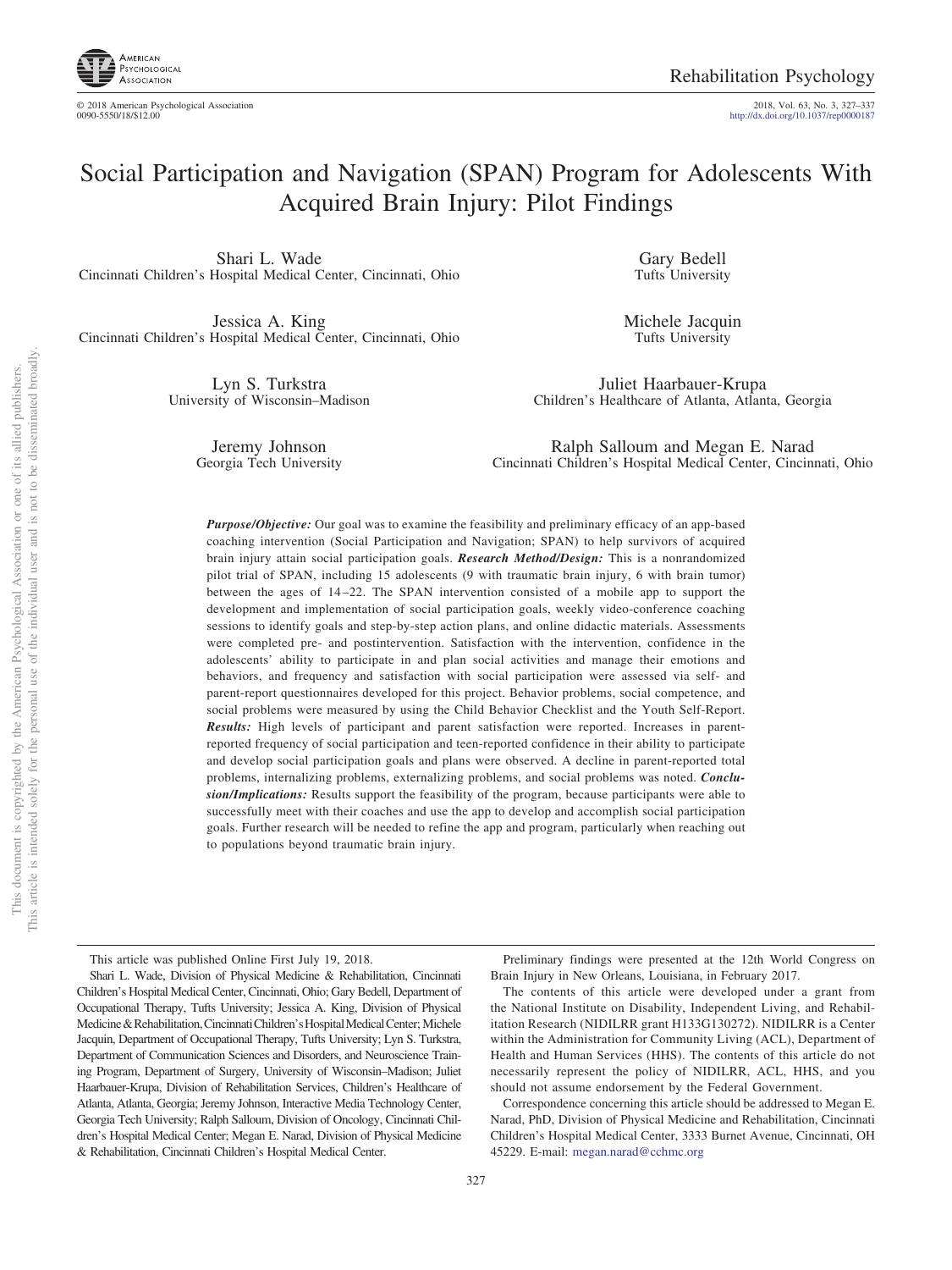## *Impact and Implications*

This study describes the refined Social Participation and Navigation (SPAN) program; discusses the feasibility, utility, and satisfaction with the program; and presents preliminary outcome data. The study confirms the acceptability of the app based coaching intervention to set and achieve social participation goals. Further development of content and materials is needed to make the intervention more applicable/tailored for additional acquired brain injury populations.

*Keywords:* brain injury, brain tumor, adolescence, social participation, peer coaching intervention

## **Introduction**

Acquired brain injuries (ABIs) resulting from trauma or illness are a leading cause of morbidity in adolescents and young adults and contribute to persistent alterations in cognition, behavior, and social participation [\(Prigatano & Gupta, 2006;](#page-10-0) [Rosema, Crowe, &](#page-10-1) [Anderson, 2012;](#page-10-1) [Turkstra, Politis, & Forsyth, 2015\)](#page-10-2). Although learning and behavioral challenges following ABI in adolescence have been well documented, the social consequences are less well understood. Findings suggest that adolescents with traumatic brain injury (TBI) often experience limitations in their social participation in school and the community and concomitant social isolation, lack of meaningful friendships, and exclusion from social opportunities [\(Bedell, Cohn, & Dumas, 2005;](#page-9-0) [Bedell & Dumas, 2004;](#page-9-1) [Gauvin-Lepage & Lefebvre, 2010;](#page-9-2) [Law, Anaby, DeMatteo, &](#page-10-3) [Hanna, 2011;](#page-10-3) [Mealings & Douglas, 2010;](#page-10-4) [Prigatano & Gray, 2007;](#page-10-5) [Sharp, Bye, Llewellyn, & Cusick, 2006;](#page-10-6) [van Tol, Gorter, Demat](#page-10-7)[teo, & Meester-Delver, 2011\)](#page-10-7), with similar challenges noted among survivors of pediatric brain tumors (BTs; [Carpentieri &](#page-9-3) [Mulhern, 1993;](#page-9-3) [Foley, Barakat, Herman-Lui, Radcliffe, & Molloy,](#page-9-4) [2000;](#page-9-4) [Fuemmeler, Elkin, & Mullins, 2002;](#page-9-5) [Vannatta, Gartstein,](#page-10-8) [Short, & Noll, 1998\)](#page-10-8).

In the International Classification of Functioning, Disability and Health (ICF), the World Health Organization defines "Participation" as involvement in a life situation [\(World Health Organiza](#page-10-9)[tion, 2007\)](#page-10-9). Social participation can be characterized as involvement, engagement, and doing or being with others [\(Bedell, 2012\)](#page-9-6). Social participation contributes to feelings of accomplishment, enjoyment, and skill development [\(Eccles, Barber, Stone, & Hunt,](#page-9-7) [2003\)](#page-9-7). More important, it may also protect socially and educationally at-risk children and youth against later mental health, academic, vocational, and social problems [\(Eccles et al., 2003;](#page-9-7) [Larson](#page-10-10) [& Verma, 1999;](#page-10-10) [Mahoney, Cairns, & Farmer, 2003;](#page-10-11) [Rutter, 1987\)](#page-10-12). ABI places children at risk for persistent deficiencies in social participation because of limited opportunities in school and community, problems with foundational skills (e.g., social communication and problem solving), and physical and social barriers in the environment [\(Anaby, Law, Hanna, & Dematteo, 2012;](#page-9-8) [Bedell,](#page-9-9) [2009,](#page-9-9) [2012;](#page-9-6) [Bedell & Dumas, 2004;](#page-9-1) [DeMatteo et al., 2008;](#page-9-10) [Law et](#page-10-3) [al., 2011;](#page-10-3) [van Tol et al., 2011\)](#page-10-7). Children and youth with ABI participate in fewer activities than children and youth without disabilities [\(Law et al., 2011\)](#page-10-3) and experience greater participation limitations [\(Bedell & Coster, 2008\)](#page-9-11). Participation limitations for children with ABI are often greatest in social activities and structured events in the community and at school [\(Bedell & Dumas,](#page-9-1) [2004\)](#page-9-1). In a study of 60 children who had received inpatient rehabilitation after ABI, the type and severity of social, behavioral,

and cognitive impairments; level of children's functional deficits; and social and attitudinal barriers to participation explained 82% of the variance in participation as measured by the Child and Adolescent Scale of Participation (CASP; [Bedell, 2009;](#page-9-9) [Bedell &](#page-9-1) [Dumas, 2004\)](#page-9-1). These findings suggest that youth with ABI participate less than their healthy peers as a function of both individual and environmental characteristics.

Although social participation deficits are common and potentially debilitating for youth with ABI, they have received limited attention from interventionists. Other negative outcomes, such as executive function deficits and externalizing or dysregulated behaviors, may pose greater challenges for parents and teachers, and consequently have been the focus of the majority of intervention studies [\(Janusz, Kirkwood, Yeates, & Taylor, 2002;](#page-9-12) [Wade et al.,](#page-10-13) [2010,](#page-10-13) [2011\)](#page-10-14). Programs targeting social skills and relationships have shown some limited effectiveness for youth with ABI [\(Cooley, Glang, & Voss, 1997;](#page-9-13) [Glang, Todis, Cooley, Wells, &](#page-9-14) [Voss, 1997;](#page-9-14) [Gresham, Sugai, & Horner, 2001\)](#page-9-15) but have failed to directly address social participation. In addition to the dearth of evidence-based interventions, barriers to intervention delivery abound. Most notably, outpatient services may be unavailable altogether, or families may be required to travel significant distances to receive appropriate care. The delivery of the intervention through a telehealth medium addresses this barrier by increasing accessibility. Recent studies suggest that telehealth approaches provide an effective means of delivery interventions to adolescents with TBI and their families while reducing barriers such as time, distance, and available transportation [\(Wade, Carey, & Wolfe,](#page-10-15) [2006;](#page-10-15) [Wade et al., 2015\)](#page-10-16).

Intervention effectiveness may be boosted by using peers or peer coaches to promote change [\(Braga, Rossi, Moretto, da Silva,](#page-9-16) [& Cole, 2012;](#page-9-16) [Selman & Schultz, 1990;](#page-10-17) [Selman, Watts, & Schultz,](#page-10-18) [1997\)](#page-10-18). Peer coaching is a model in which peers serve as mentors for development and promotion of skills and knowledge and is an ecologically valid approach to achieving generalization of skills learned in therapy. Peers often exert greater influence on adolescent behavior than do parents or other adults, particularly in social interactions [\(Berndt, 1979;](#page-9-17) [Chein, Albert, O'Brien, Uckert, &](#page-9-18) [Steinberg, 2011\)](#page-9-18). As such, feedback from peer coaches may be more powerful than feedback from a therapist who is likely to differ from the participant in a number of relevant ways (e.g., age, interests, social experiences). The value of peer coaches extends to the ABI literature where greater generalizable benefits have been found for interventions that involve peers [\(Fraas & Bellerose,](#page-9-19) [2010;](#page-9-19) [Hibbard et al., 2002;](#page-9-20) [Kolakowsky-Hayner, Wright, Shem,](#page-9-21) [Medel, & Duong, 2012;](#page-9-21) [Struchen et al., 2011;](#page-10-19) [Turkstra & Burgess,](#page-10-20) [2007\)](#page-10-20).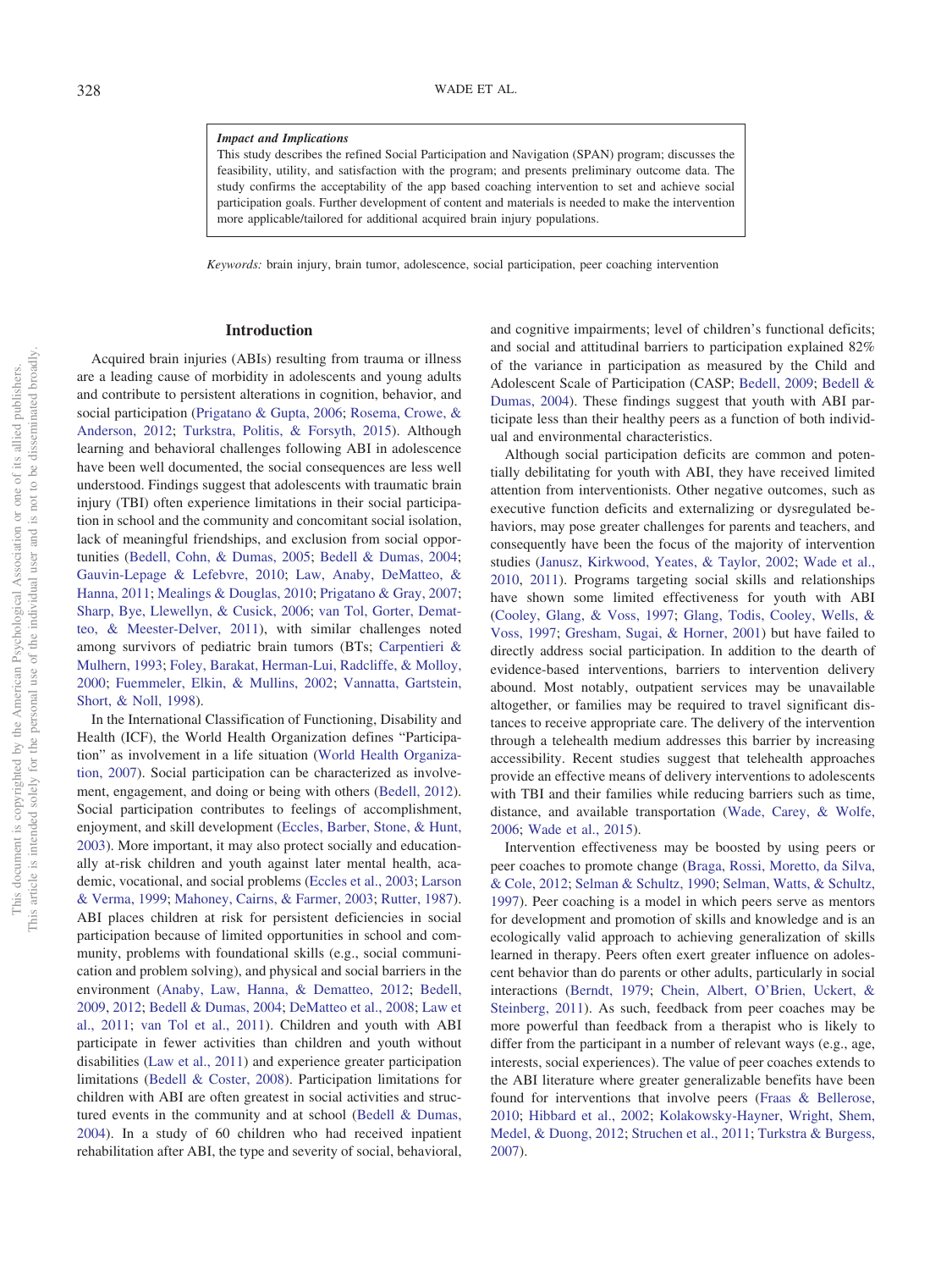We report findings regarding the feasibility, utility, and preliminary efficacy of a new program, Social Participation and Navigation (SPAN). SPAN integrates an iPhone-based app and "peer" coaching to facilitate social participation in adolescents with ABI. SPAN was developed through iterative process incorporating stakeholder feedback and further refined following an abbreviated 4-week usability trial [\(Bedell, Wade, Turkstra, Haarbauer-Krupa,](#page-9-22) [& King, 2017;](#page-9-22) [Narad et al., 2017\)](#page-10-21). The refined SPAN program was tested in an open pilot with 15 adolescents and young adults with ABI from trauma or BTs. We examined participants' perceptions of ease of use and helpfulness, attainment of social participation goals, and improvements in social participation, behavior, social competence based on participant- and parent-report measures.

#### **Method**

Potential participants were recruited using Trauma Registry, the inpatient rehabilitation unit, and outpatient oncology and brain injury clinics from a single tertiary care children's hospital in the United States. Recruitment was initially limited to individuals with a history of TBI but subsequently expanded to include survivors of BTs because of recruitment challenges. This population was selected as they are a significant portion of the ABI population, and demonstrate deficits in social competence and functioning [\(Fuem](#page-9-5)[meler et al., 2002\)](#page-9-5) similar to those with a history of TBI. Eligibility criteria included age of enrollment between 14 and 22 years and a history of moderate to severe TBI or history of any type of BT. BT survivors had to be 2 years out from treatment completion (or 2 years out from diagnosis if treatment was not indicated). TBI severity was defined based on the lowest Glasgow Coma Scale (GCS; [Teasdale & Jennett, 1974\)](#page-10-22). Consistent with previous investigations, severe TBI was defined as a Glasgow Coma Scale (GSS) of 8 or less; moderate TBI as a GCS score from 9 to 12 or a GCS score > 12 with abnormal neuroimaging [\(Fletcher, Ewing-Cobbs,](#page-9-23) [Miner, Levin, & Eisenberg, 1990;](#page-9-23) [Wade et al., 2017;](#page-10-23) [Yeates et al.,](#page-10-24) [2002\)](#page-10-24). All participants had to be sufficiently recovered to actively participate in the intervention (i.e., communicate with coach, access/utilize app and program materials), and this was assessed via parent report. Finally, for adolescents to be eligible for the study, parents had to express some level of dissatisfaction with their adolescent's social participation. To determine the presence of participation concerns, parents were questioned regarding their dissatisfaction with the (a) quality and (b) quantity of their adolescent's social participation. Dissatisfaction was rated on a scale of 0 (*not at all*) to 3 (*a great deal*). Parents were also asked to rate their desire for their adolescent or young adult to have improved quality and quantity of social participation, using a scale of 0 (*not at all*) to 3 (*a great deal*). To be considered for the study, the sum of the ratings on the two dissatisfaction items were required to total 2 (*a medium amount*) or higher, and 1 (*a little*) or higher for desire to change. Adolescents were excluded if English was not the primary language spoken in the home or if the adolescent had a psychiatric hospitalization prior to the injury or tumor diagnosis. Adolescents were included even if they did not have the requisite technology (i.e., iPhone) to participate.

A total of 359 individuals (332 TBI; 27 BT) were identified as meeting basic eligibility criteria and of those 132 (119 TBI; 13 TBI) were successfully contacted. Seventy-five adolescents (72 TBI; 3 BT) were excluded for not meeting inclusion criteria, such

as failing the initial screening questions, the adolescent was no longer living in the home, or English was not the primary language spoken in the home; and 42 adolescents (38 TBI; 4 BT) declined to participate. A total of 15 adolescents (9 TBI; 6 BT) were enrolled in the study.

## **The SPAN Program**

The SPAN program consisted of three components: an iPhone app, a website with "Brief Tips" and "Key Topics" (described in last paragraph of this section), and videoconferencing meetings with a trained undergraduate college-student coach. The primary function of the SPAN app was to support the development and implementation of social participation goals [\(Narad et al., 2017\)](#page-10-21). This process was supported by the coaches, during 10 coaching sessions. Coaches worked with adolescents individually via Skype to identify achievable goals and used the app to create a step-bystep action plan for achieving each goal. The app allowed the participant to create deadlines for each step and provided reminders and reinforcement (i.e., praise for successful completion; [Narad](#page-10-21) [et al., 2017\)](#page-10-21). Student coaches provided further support and reinforcement and helped the participants identify barriers and additional supports and resources, and to refine their action plans as appropriate.

When participants initially logged onto the app, they were asked a series of questions to create a profile of their current level of participation, supports and challenges, and strategies for achieving goals. Following an initial orientation by the research coordinator and virtual introduction to the coach, each adolescent met weekly with his or her coach via Skype for 30–60 min, with the goal of completing 10 sessions with their coach. During the initial meeting, the adolescent and coach reviewed the adolescent's profile as a basis for discussing the adolescent's interests and his or her goals for the program. During the second videoconference session, the participant and coach used the app goal-planning feature to establish a specific participation goal and define specific steps and a timeline for goal achievement. Subsequent video conference sessions focused on progress in achieving the goal. If the goal was met, the coach reinforced the adolescent's success and together they defined a new goal. If the goal was not met, the coach problem-solved with the adolescent to identify and address barriers and to modify steps and timelines as needed. Both the coach and the app provided reminders and encouragement via texts and e-mail regarding steps to be completed and praise for completion of steps.

Participants also had access to a website with didactic information presented as Key Topics. This content provided a written introduction and overview of SPAN, as well as information regarding: (a) social participation, (b) goal setting and planning to achieve social participation goals, (c) staying positive, and (d) staying in control/self-regulation. These topics, as well as selfmonitoring and joining a conversation, were further reinforced through 1-page Brief Tips that could be reviewed in the app in vivo. These materials were adapted from established intervention programs for youth with TBI [\(Wade et al., 2010,](#page-10-13) [2011\)](#page-10-14).

## **SPAN Coaches**

Coaches were recruited via fliers distributed to undergraduate classes and relevant student organizations at two large universities.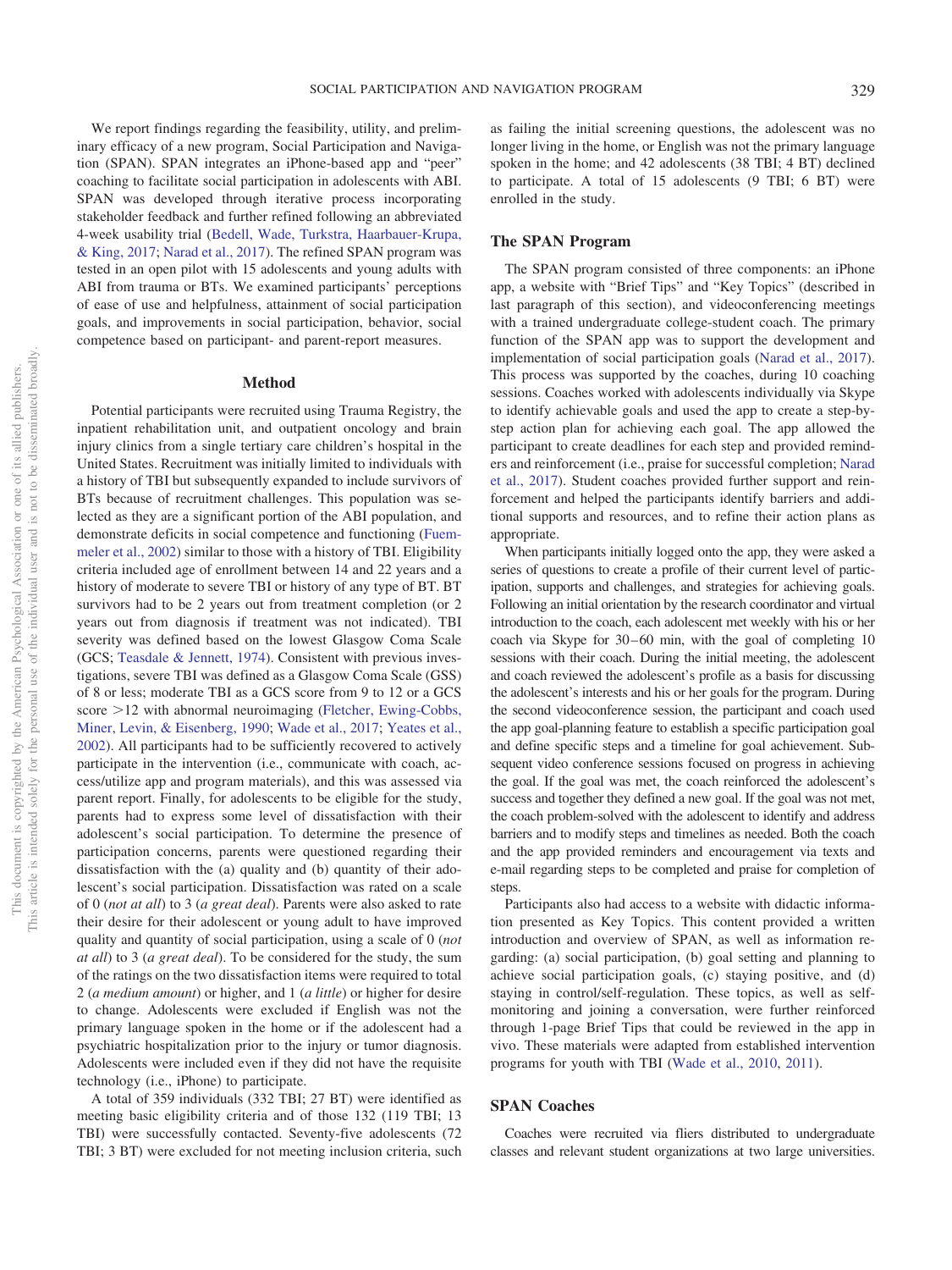All coaches completed a face-to-face screening interview and provided two references that were verified by project staff. A total of 10 (8 female, 2 male) coaches with an average age of 20.2 years (range 18 –22) participated in the program. The group of coaches was quite diverse (4 White, 1 Latina, 3 Asian, 1 African, 1 multiracial), with a wide range of majors including: psychology, child development, biology, cognitive and brain sciences, community health, electrical engineering, biochemistry, and communication sciences and disorders. Finally, one coach reported a history of TBI.

A coaches' manual was developed by an interdisciplinary team of occupational therapists, psychologists, and speech-language pathologists drawing on manuals from programs providing coaching and problem-solving training to adolescents with TBI [\(Haarbauer-Krupa,](#page-9-24) [Meulenbroek, Gibbs, & Turkstra, 2010;](#page-9-24) [HeadStrong for Life, 2017;](#page-9-25) [Wade et al., 2014\)](#page-10-25). Coaches received initial orientation and training during a live 90-min videoconference led by a speech-language pathologist, a clinical psychologist and occupational therapist. During this training, coaches were trained in common sequelae experienced by adolescents and young adults with TBI, potential social participation limitations of this population, and the main tenants of the SPAN intervention. The coaches were also given a short demonstration of the app and didactic information. Skills (i.e., communication, goal setting, problem solving) required for successful implementation of the intervention, and appropriate goal selection were also reviewed. In addition, coaches received ongoing training and supervision during weekly group conference calls with a clinical psychologist and occupational therapist. As part of the additional training, coaches completed readings that provided greater detail regarding the empirical foundation for the Brief Tips and Key topics. They were also required to use the app features to create a goal and to implement the steps of their plan, thereby giving them firsthand experience with the process. During supervision calls, coaches received additional training in the skills (goal setting and problem solving) needed to support successful intervention implementation. In addition, coaches reviewed their partner's goals and were given feedback regarding the appropriateness of the goal and potential approaches to refining the goal to improve its specificity and attainability. Some coaches also met weekly with their on-site supervisors if they needed additional scaffolding. Coaches

kept detailed session notes to ensure fidelity to the principles of the intervention that were reviewed during supervision. Dr. XXX (PhD in clinical psychology) and Dr. XXX (PhD in occupational therapy) ensured fidelity to the program via discussion with coaches and review of materials during weekly supervision. It was rare that all 10 coaches were available at a single time for supervision, often requiring Drs. XXX and XXX to conduct 2–3 supervision group calls a week resulting in a time commitment of 3– 4 hr per week for supervision of all coaches. Coaches were not paid for the engagement in the program but were provided with a small gift at completion of the project.

## **Procedure**

See [Figure 1](#page-3-0) for a visual depiction of project procedures. After parents and participants provided informed consent/assent, a baseline assessment was completed that elicited information about family background and demographic characteristics, current level of social participation and parents' and adolescents' ratings of behavioral concerns. Participants were trained on how to use the app by the research coordinator, and each participant was introduced to his or her coach via Skype. Follow-up assessments were completed after the completion of the 10-week SPAN program, which was an average of 19 weeks after baseline assessment (range  $= 12-33$ ). These assessments included the same measures completed at the baseline assessment as well as a questionnaire for parents and participants regarding the perceived utility and value of the program. It is worth noting that the above description reflects the ideal flow of activities as designed for the program and trial. Technical issues impacting aspects of program activities are discussed in below.

## **Measures**

**Feasibility.** Feasibility of the program was assessed through examination of the number of sessions completed and the number of social participation goals achieved during the intervention.

*Participant goals.* Coaches received training in working with adolescents to identify appropriate social participation goals (i.e., well defined, measurable, clear outcomes). Coaches reviewed par-



<span id="page-3-0"></span>*Figure 1.* Timeline of project procedures.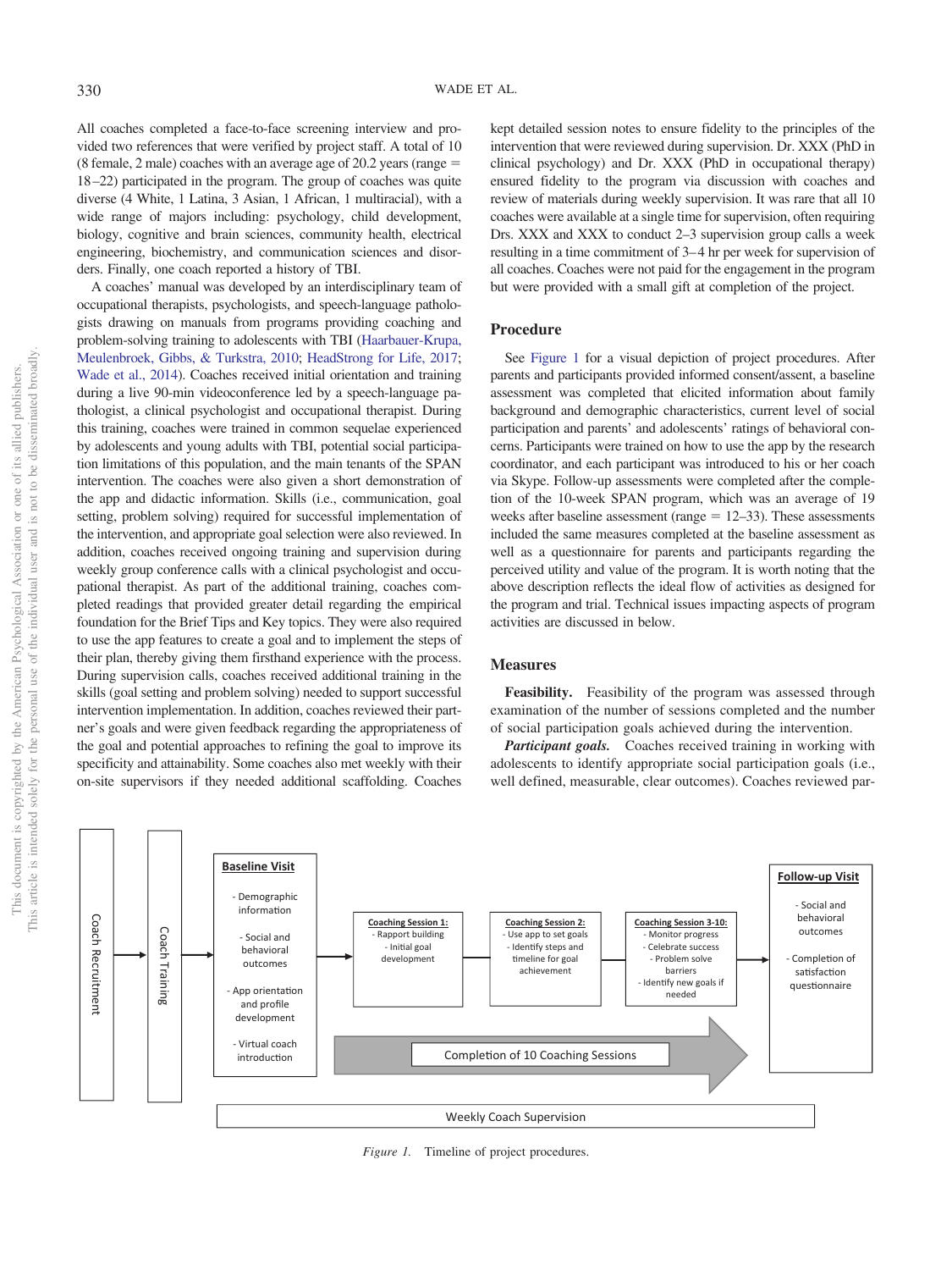ticipant information collected during the baseline assessment and worked with the adolescent during video conferencing sessions to identify appropriate goals. Coaches also reviewed goals in weekly supervision to determine appropriateness of the goal, and all goals were deemed appropriate in that they focused on the broad definition of social participation provided to participants: "spending time and/or doing activities with others." Content analyses of coach session notes identified the goals achieved and discussed by each participant, and a table of all goals achieved and discussed was created and reviewed by one research assistant and one investigator. All goals were then further categorized into specific types of social participation goals. Identified goal categories were refined and confirmed by the investigative team. The research assistant then classified each goal and recorded the number and types of goals discussed and achieved by each participant, and this classification was subsequently double checked by one of the principal investigators and confirmed by the rest of the investigative team.

*Ease of use/satisfaction.* Satisfaction questionnaire: We developed a brief questionnaire to assess ease of use and helpfulness of various aspects of the program (mobile app, coach, web-based communication, Topics and Tips). Participants and their parents rated helpfulness, ease of use, and satisfaction with specific components of the program, and the program as a whole on a 5-point Likert scale  $(1 = strongly disagree, 2 = disagree, 3 = neutral)$ *(neither agree or disagree)*,  $4 = agree$ ,  $5 = strongly$  *agree*). Mean ratings for each item across participants and frequency of agree/ strongly agree ratings for each item were used as outcome variables. Scores on each item range from 1–5.

# **Preliminary efficacy.**

*Social participation.* A 30-item social participation scale was developed for this project to assess the frequency and satisfaction with social participation across a number of domains (1) online, phone, and social media: 2 items, (2) home and family: 8 items, (3) school participation: 7 items, and (4) neighborhood/community: 13 items). Both parents and adolescents reported on frequency of the 30 activities using a 5-point Likert scale ( $5 = quite often$ ,  $4 =$ *often*,  $3 =$  *sometimes*,  $2 =$  *rarely*,  $1 =$  *not at all*) and satisfaction with involvement in the 30 activities using a 5-point Likert scale  $(5 = extremely satisfied, 4 = very satisfied, 3 = satisfied, 2 =$ *somewhat satisfied*, 1 *not at all satisfied*). Participation frequency (sum of frequency ratings on all 30 items; range  $= 30 -$ 150) and participation satisfaction (sum of satisfaction ratings on all 30 items; range  $= 30 - 150$  scores from parent and adolescent questionnaires were used as dependent variables.

*Self-efficacy.* A 20-item self-efficacy scale was used to assess confidence in the adolescent's ability to (a) participate in social activities and develop social participation goals and plans (10 items) and (b) keep track of and manage emotions and behaviors (10 items). Both parents and adolescents rated their level of confidence using a 5-point Likert scale ( $5 =$  *extremely confident*,  $4 =$ *very confident*,  $3 = \text{confident}$ ,  $2 = \text{somewhat confident}$ ,  $1 = \text{not at}$ *all confident*). Parents and adolescents completed this measure preand postintervention. Confidence in participation (sum of 10 items assessing confidence in social participation; range  $= 10 - 50$ ) and confidence in emotion regulation (sum of 10 items assessing confidence in ability to monitor and control emotions and behaviors; range  $= 10 - 50$ ) were used as dependent variables.

*Social competence and problems.* Participants completed the Youth Self Report (YSR) and their parents completed the Child Behavior Checklist (CBCL; [Achenbach, 1991\)](#page-9-26) to provide information about perceived social competence, social problems, and behavioral concerns more broadly pre- and postintervention. One participant was older than 18-years of age and completed the Adult Self Report (ASR), and her parent completed the Adult Behavior Checklist (ABCL). The CBCL and YSR is made up of 112 items (ABCL/ASR is made up of 123 items) and reporters are asked to rate how true each statement is on a 3-point Likert scale  $(0 = not$ *true*,  $1 =$  *somewhat or sometimes true*,  $2 =$  *very true or often true*. Responses are scored using age and sex-based norms resulting in *T* scores for each subscale. *T* scores have a mean of 50 and *SD* of 10. *T* scores between 65 and 70 fall within the borderline clinical range, and *T* scores > 70 fall into the clinical range. *T* scores on the internalizing problems (composite of anxious/depressed scale, withdrawn/depressed, and somatic complaints scales), externalizing problems (composite of rule breaking behavior and aggressive behavior scales), total behavior problems (YSR/CBCL only: based on all items except for allergies and asthma), and social problems scale (YSR/CBCL only) were used as dependent variables. The social competence scale (YSR/CBCL only) was measured via report of the number of organizations, clubs, or teams the adolescent is involved in; how often and how well he or she participates in the organization (below average, average, above average), number of friends (none, 1, 2 or 3, 4 or more), frequency of contact with friends (less than once a week; 1 or 2 times a week, 3 or more times a week), how well he or she gets along with siblings, other kids, parents (worse, average, better), and how well he or she plays and works alone (worse, average, better). Responses are scored based on age and sex norms resulting in a social competence *T* score. *T* scores between 30 and 35 fall into the borderline clinical range, and scores <30 fall into the clinical rage. Social competence *T* score was also used as a dependent variable.

## **Analyses**

Descriptive statistics were used to characterize the sample. The number of sessions completed and number of goals achieved were examined to assess feasibility of the program. Satisfaction and ease of use information was characterized for adolescents and parents separately. In addition, the frequency of positive ratings (>neutral) were examined. Differences in satisfaction and ease of use ratings for TBI and BT participants were compared using independent samples *t* test for continuous ratings and  $\chi^2$  analyses for frequency measures. Because of the small sample size, Wilcoxon signedranks test were used to examine change in parent and participant scores (social participation scale, self-efficacy scale, CBCL, and YSR). Because the intervention was originally designed for use with a TBI population, effect sizes were calculated for the TBI and BT groups separately to examine whether there were differential effects between these groups.

#### **Results**

A total of 15 participants, nine with TBI and six with a history of BT, were enrolled. Six participants used loaner phones to complete the program. Follow-up data were collected on eight youth and young adults with TBI and four BT survivors (80%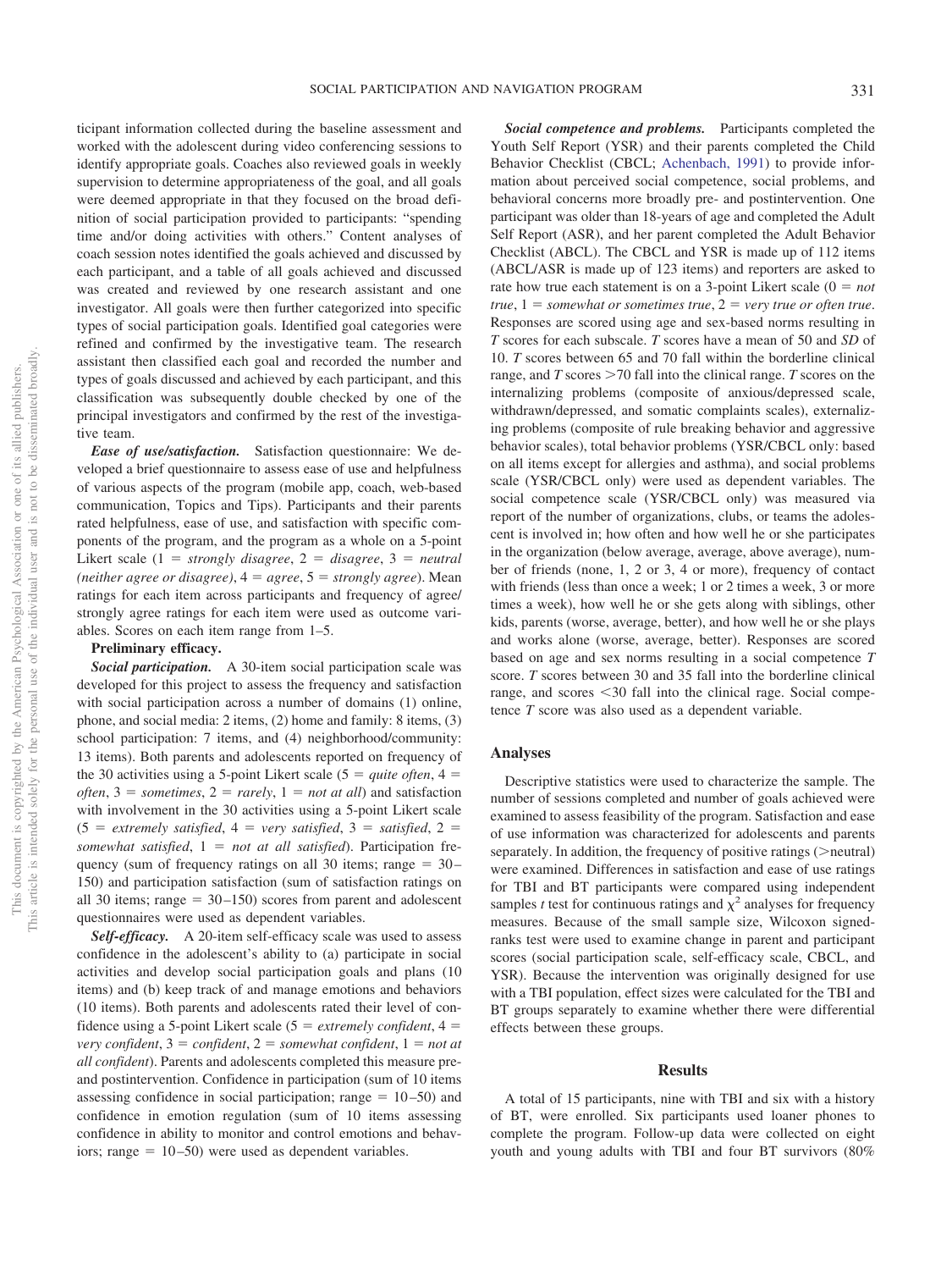follow-up rate; [Table 1\)](#page-5-0). Two participants dropped out after completing the baseline assessment and one completed the intervention but not the follow-up assessment. Participants who did not drop out completed an average of eight sessions with the coach  $(\text{range} = 3-10)$  and achieved an average of three participation goals (range  $= 1-7$ ). These goals were varied and focused on increasing participation with friends in school, with extracurricular activities, with coworkers, and with family members. Nine types of goals were identified: spend more time with friends, improve social communication, try a new activity with friends/significant other, try a new activity with family, make new friends, take a lead role in a new activity, help a friend/family member, participate in a large social event, and join a new online social network. The number of goals achieved and discussed (set but not achieved by the completion of the SPAN program) within each category are presented in [Table 2.](#page-5-1)

## **Ease of Use**

[Table 3](#page-6-0) provides parent- and participant-reported ease of use data. All participants reported using the mobile app, and participants with BTs rated the app as significantly easier (100% easy or very easy) to use than did participants with TBI (37.5% easy or very easy,  $p = .04$ ). All but one adolescent reported accessing the Brief Tips, and two adolescents reported not accessing the Key Topics. Although not statistically significant, none of the parents in the BT group rated the Brief Tips as easy to use and understand compared with two thirds of parents in the TBI group. Similarly, 33% of BT survivors and 75% of youth with TBI rated the Tips as somewhat or very easy to use and understand. Similar ratings of ease of use and comprehension were noted for the Key Topics. The college-student coaches were rated as easy or very easy to work with by all but one parent and all adolescents. However, this intervention component received lower ratings when participants and parents rated how easy it was to meet with the coach, with 50% of BT survivors and 71% of participants with TBI rating it as easy or very easy [\(Table 3\)](#page-6-0).

## **Satisfaction**

[Table 4](#page-7-0) provides parent- and participant-reported satisfaction data. All but two participants (1 with TBI and 1 with a BT) reported that they enjoyed the program, but fewer than half rated the program as useful or very useful. Parents rated the program

<span id="page-5-0"></span>Table 1

| Participant Characteristics for Those Completing Pre- and |  |  |
|-----------------------------------------------------------|--|--|
| <i>Postintervention Assessments</i>                       |  |  |

| Variable                | TBI         | BT           | Total sample |
|-------------------------|-------------|--------------|--------------|
| Age (years)             | 16.59(1.18) | 18.25 (1.88) | 17.15(1.58)  |
| Age at injury (years)   | 6.27(5.50)  | 5.46(4.60)   | 6(5.02)      |
| Loaner phone            | 3(37.5%)    | $3(75.0\%)$  | $6(50\%)$    |
| Race, $N$ (%) non-White | 2(25%)      | $0(0\%)$     | 2(16.7%)     |
| Sex, $N$ (%) male       | $4(50\%)$   | 1(25%)       | 5(41.7%)     |
| Sessions completed      | 7.13(3.52)  | 10(0)        | 8.08 (3.15)  |
| Goals achieved          | 2.88(2.10)  | 3.00(2.31)   | 2.92(2.07)   |
| Goals discussed         | 4.50(2.67)  | 5.00(.82)    | 4.67(2.19)   |

*Note.* TBI = traumatic brain injury sample;  $BT = brain$  tumor sample.

#### <span id="page-5-1"></span>Table 2

*Type and Number of Goals Discussed and Achieved During the Social Participation and Navigation (SPAN) Program*

| Type of goal                           | Number goals<br>achieved | Number of<br>goals discussed |
|----------------------------------------|--------------------------|------------------------------|
| 1. Spend more time with friends        | 16                       |                              |
| 2. Improve social communication        | 11                       |                              |
| 3. Try new activity with friends/      |                          |                              |
| significant other                      |                          |                              |
| 4. Try a new activity with family      | 3                        |                              |
| 5. Make new friends                    | 2                        |                              |
| 6. Take lead role in a new activity    |                          |                              |
| 7. Help a friend/family member         |                          |                              |
| 8. Participate in a large social event |                          |                              |
| 9. Join a new online social network    |                          |                              |

*Note*. Goals achieved includes the number of goals in each category that were set, worked on, and achieved throughout the SPAN program. The goals discussed includes the number of goals in each category that were set and discussed but not achieved prior to completion of the program.

more highly overall, with 82% rating the program as useful or very useful. Three of four BT survivors and four of eight participants with TBI rated the app as somewhat or very helpful. There were differences in perceptions of the helpfulness of the Tips and Topics between participants with TBI and BTs, with no participant with a BT and 62.5% of participants with TBI rating the Key Topics as helpful. However, parents and youth in both groups viewed the coaching positively, with all but one parent and all youth/young adults rating the coaching component as helpful or very helpful.

## **Preliminary Efficacy**

Means, *SD*s, and effect sizes for parent- and participant-reported measures of behavioral outcomes, social participation outcomes, and self-efficacy outcomes by ABI types are presented in [Table 5.](#page-8-0) Wilcoxon signed-ranks test revealed a greater parent-reported frequency of social participation postintervention than preintervention, with a greater effect size noted in the BT sample (Cohen's  $d = 4.00$ ) than the TBI sample (Cohen's  $d = .93$ ). Finally, adolescent report of confidence in their ability to participate and develop social participation goals and plans was significantly greater at posttest than pretest. Again, effects were large in both groups with a larger effect noted in the BT sample (Cohen's *d* 2.33) than the TBI sample (Cohen's  $d = 1.17$ ). In addition, significantly lower levels of parent-reported total problems, internalizing problems, externalizing problems, and social problems on the CBCL at the postintervention assessment compared with the preintervention assessment [\(Table 5\)](#page-8-0). Examination of effect sizes within each of the ABI groups revealed a stronger effect for the intervention within the TBI sample (Cohen's  $d = .87-1.32$ ) than the BT sample (Cohen's  $d = .16 - .61$ ). No significant difference in levels of social competence on the CBCL was noted from preintervention to postintervention scores. Analyses of the YSR failed to reveal significant prepost changes on any of the assessed subscales. However, examination of effect sizes within ABI groups revealed a worsening of behaviors in the BT sample (Cohen's *d* .27–.93) and an improvement in behaviors among the TBI sample (Cohen's  $d = .07-.63$ ).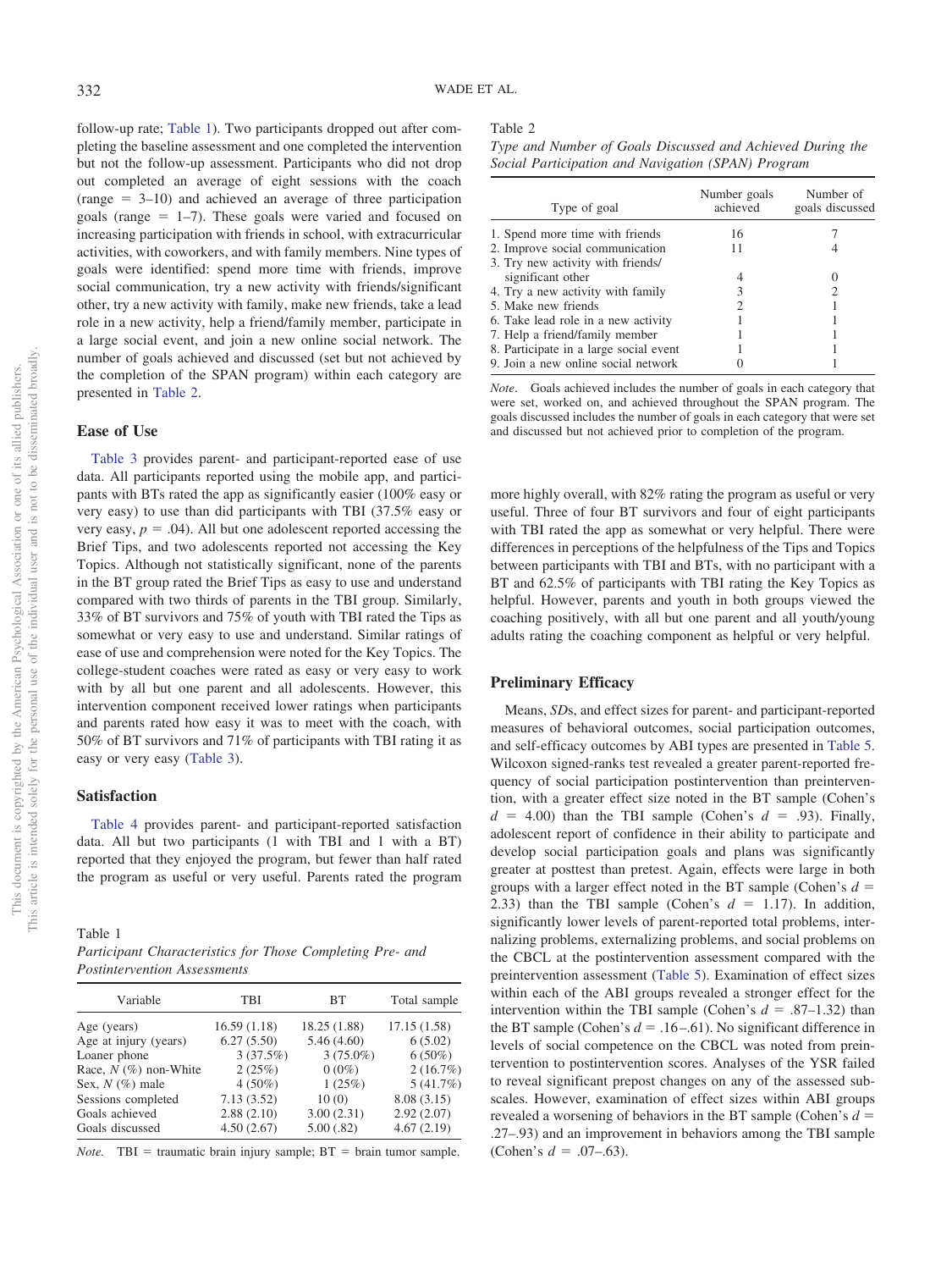#### <span id="page-6-0"></span>Table 3

*Results of Independent Samples t-Tests (TBI vs. BT) and Descriptives (M [SD]) of Parent- and Adolescent-Reported Ease of Use Ratings*

|                                            | Ease of use   |                   |                  |                              |                             |                  |
|--------------------------------------------|---------------|-------------------|------------------|------------------------------|-----------------------------|------------------|
| Variable                                   | TBI $(n = 8)$ | BT $(n = 4)$      | $\boldsymbol{p}$ | TBI agree/<br>strongly agree | BT agree/<br>strongly agree | $\boldsymbol{p}$ |
|                                            |               | Adolescent report |                  |                              |                             |                  |
| Setting goals to participate was easy      | 4.38(1.06)    | 4.00(1.41)        | .61              | 7(87.5)                      | 3(75.0)                     | .58              |
| App was easy to use                        | 3.25(1.39)    | 4.50(.58)         | .12              | 3(37.5)                      | 4(100.0)                    | .04              |
| App was easy to understand and navigate    | 3.75(1.04)    | 4.25(1.50)        | .51              | 5(62.5)                      | 3(75.0)                     | .67              |
| Brief Tips were easy to use and understand | 3.88(1.55)    | 3.33(.58)         | .58              | 6(75.0)                      | 1(33.3)                     | .20              |
| Key Topics were easy to use and understand | 3.88(1.46)    | 3.00(0.00)        | .59              | 5(62.5)                      | (0.0)                       | .24              |
| Coaches were easy to work with             | 4.88(.35)     | 4.50(.58)         | .19              | 8(100.0)                     | 4(100.0)                    | 1.00             |
| Easy to meet with coach                    | 3.86(1.35)    | 4.00(1.15)        | .86              | 5(71.4)                      | 2(50.0)                     | .48              |
| Easy to get in touch with coach            | 4.43(1.13)    | 5.00(.00)         | .35              | 6(85.7)                      | 4(100.0)                    | .43              |
| Easy to work on goals with coach           | 4.29(.76)     | 4.25(.96)         | .95              | 6(85.7)                      | 3(75.0)                     | .66              |
|                                            |               | Parent report     |                  |                              |                             |                  |
| Setting goals to participate was easy      | 3.75(1.16)    | 3.00(1.73)        | .42              | 6(75.0)                      | 2(66.7)                     | .78              |
| App was easy to use                        | 3.50(1.31)    | 4.00(1.00)        | .57              | 4(50.0)                      | 2(66.7)                     | .62              |
| App was easy to understand and navigate    | 3.43(1.39)    | 4.00(1.00)        | .54              | 3(42.9)                      | 2(66.7)                     | .49              |
| Brief Tips were easy to use and understand | 3.67(1.51)    | 2.00(1.41)        | .22              | 4(66.7)                      | (0.0)                       | .10              |
| Key Topics were easy to use and understand | 3.83(1.60)    | 2.00(1.41)        | .20              | 4(66.7)                      | (0.0)                       | .10              |
| Coaches were easy to work with             | 4.71(0.49)    | 4.00(1.00)        | .15              | 7(100.0)                     | 2(66.7)                     | .11              |
| Easy to meet with coach                    | 3.38(1.19)    | 3.33(.58)         | .96              | 3(37.5)                      | 1(33.3)                     | .90              |
| Easy to get in touch with coach            | 3.63(1.06)    | 2.33(.58)         | .08              | 4(50.0)                      | (0.0)                       | .12              |
| Easy to work on goals with coach           | 3.75(1.04)    | 3.67(1.53)        | .92              | 5(62.5)                      | 2(66.7)                     | .90              |

*Note.* TBI = traumatic brain injury sample; BT = brain tumor sample; Likert scale for responses: 1 = strongly disagree, 2 = disagree, 3 = neutral *(neither disagree or agree)*,  $4 = agree$ ,  $5 = strongly$  *agree*. Bolded items indicate statistically significant difference. The frequency (percentage) of parents and adolescents who reported greater than neutral ease of use ratings, and results of  $\chi^2$  analyses (TBI vs. BT) are also reported.

## **Discussion**

Results from our open pilot of the SPAN program provide preliminary support for its feasibility, as participants were able to meet with their coach, develop and achieve social participation goals, and experienced improvement in select domains of social and behavioral outcomes. While some aspects of the program were not rated very highly in terms of satisfaction or ease of use, adolescents and parents rated the overall program positively, with the coaching portion of the program receiving the highest ratings. Adolescents completed an average of 8 meetings with their coaches and use the app to develop and accomplish social participation goals. Interestingly, all patients with a history of BTs attended all 10 coaching sessions, while adolescents with a history of TBI completed fewer, and a more variable number of sessions. While this unanticipated finding may be associated with the adolescents' impressions of the program (see below), it is possible that the type of insult played a role. For example, patients with a history of BTs are used to attending multiple follow-up appointments with a number of specialists and continued long-term surveillance to monitor for disease progression or reoccurrence, and adherence to this follow-up care is quite important and potentially life saving. Conversely, adolescents with a distant history of TBI are less likely to have continued monitoring by specialist years after injury, especially if they are experiencing minimal physical or cognitive sequela. The differential view on the importance of adherence to appointments between the two groups may have played a role in their level of adherence to the treatment protocol.

High levels of participant and parent satisfaction, particularly with the program as a whole and the coaching component, also support its further use and development. However, as discussed in greater detail below, many participants did not find the app easy to use and overall they did not rate the program as useful. Adolescents with TBI and BTs viewed the program differently with BT survivors rating the app as easier to use. Youth in both groups reported higher levels of confidence in their social participation at follow-up with very large effect sizes. In addition, parents, but not adolescents, noted a higher frequency of social participation at follow-up. Reductions in parent-reported behavior problems were also observed with greater effects in the TBI group. These findings suggest the need for further refinements to improve usability and optimize the program content for individuals with both TBI and other forms of ABI. As described in greater detail below, this pilot can inform further development of programs to promote social participation for youth and transition-age young adults with ABI.

Despite an iterative development process incorporating stakeholder feedback throughout, participant and parent ratings of ease of use were lower than anticipated. Several factors likely contributed to this. First, the app was designed for iPhones and iPhones were provided to participants who did not already have one. While this approach guaranteed that all potentially eligible individuals could participate, it also required approximately half of the participants to use an unfamiliar phone operating system. Moreover, these participants had to use two cell phones (their own and the loaner phone) during the course of the study. As a result, many of those who loaned a phone for the intervention completed a number of activities (problem solving, step-planning, etc.) offline without the use of the phone. While this did not appear to impact outcomes of the intervention (outcomes were similar for those using a loaner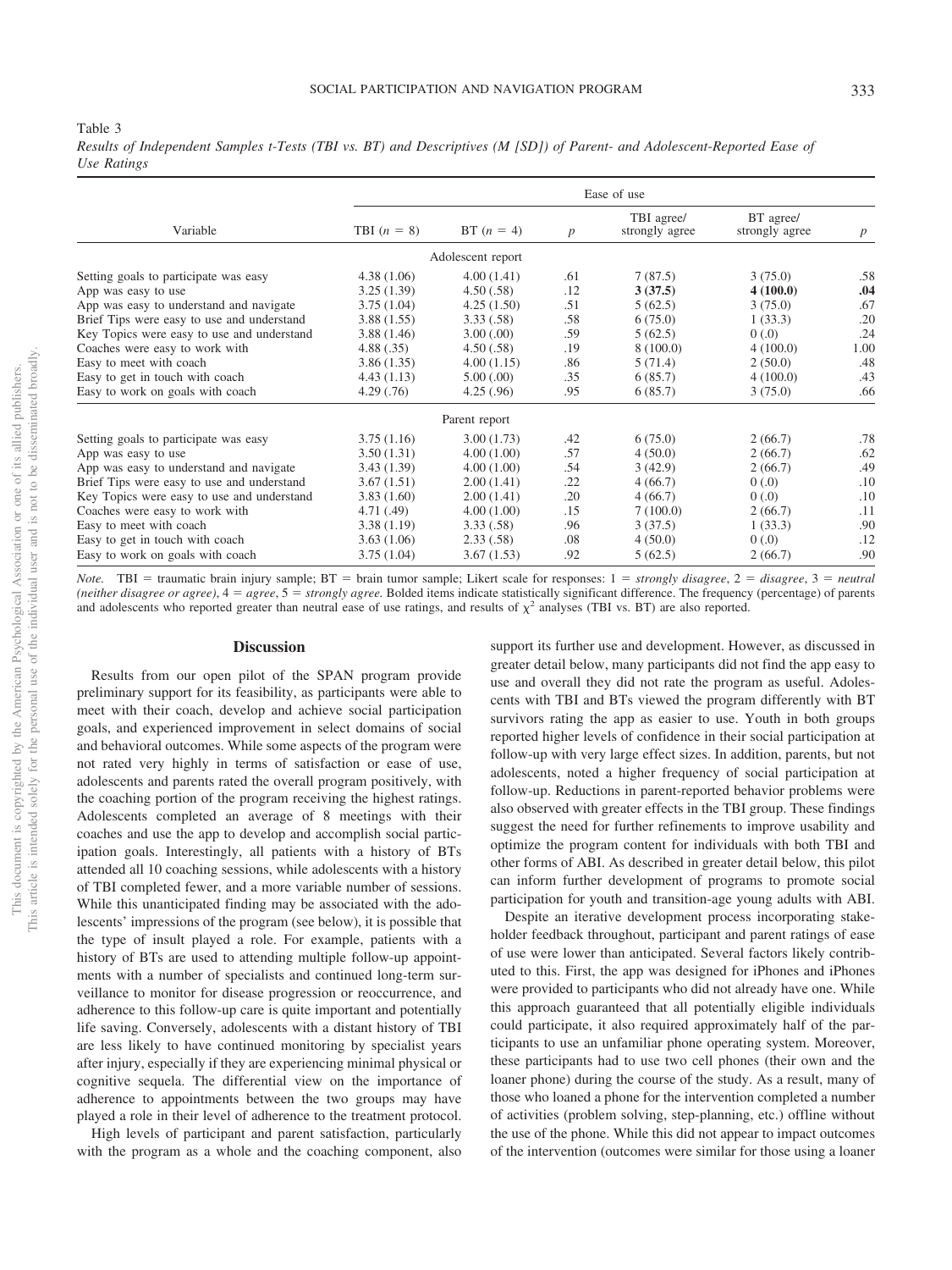<span id="page-7-0"></span>*Results of Independent Samples t-Tests (TBI vs. BT) and Descriptives (M [SD]) of Parent- and Adolescent-Reported Satisfaction*

|                                  | Satisfaction  |                   |      |                              |                             |                  |
|----------------------------------|---------------|-------------------|------|------------------------------|-----------------------------|------------------|
| Variable                         | TBI $(n = 8)$ | BT $(n = 4)$      | p    | TBI agree/<br>strongly agree | BT agree/<br>strongly agree | $\boldsymbol{p}$ |
|                                  |               | Adolescent report |      |                              |                             |                  |
| Liked setting goals              | 4.00(1.31)    | 3.50(1.91)        | .60  | $6(75.0\%)$                  | $2(50.0\%)$                 | .39              |
| Glad to do program               | 4.13(.64)     | 4.25(.96)         | .79  | 7(87.5%)                     | $3(75.0\%)$                 | .58              |
| Recommend program to others      | 4.25(.71)     | 4.50(1.00)        | .62  | 7(87.5%)                     | $3(75.0\%)$                 | .58              |
| Program was what was expected    | 3.13(1.46)    | 3.25(1.50)        | .89  | 3(37.5%)                     | $2(50.0\%)$                 | .68              |
| Program was useful               | 3.14(1.46)    | 3.75(1.50)        | .53  | $3(42.9\%)$                  | $2(50.0\%)$                 | .82              |
| Enjoyed program                  | 4.25(.71)     | 4.25(.96)         | 1.00 | 7(87.5%)                     | $3(75.0\%)$                 | .58              |
| Liked using the app to set goals | 3.00(1.51)    | 3.75(1.89)        | .47  | $4(50.0\%)$                  | $3(75.0\%)$                 | .41              |
| App was what was expected        | 3.00(.93)     | 4.00(.82)         | .10  | $1(12.5\%)$                  | $3(75.0\%)$                 | .03              |
| App was useful                   | 3.13(1.36)    | 3.75(1.89)        | .52  | $4(50.0\%)$                  | $3(75.0\%)$                 | .41              |
| Enjoyed the app                  | 3.13(1.36)    | 4.00(1.15)        | .30  | $4(50.0\%)$                  | $2(50.0\%)$                 | 1.00             |
| Liked to use Brief Tips          | 3.50(1.77)    | 3.33(.58)         | .88  | $4(50.0\%)$                  | $1(33.3\%)$                 | .62              |
| Brief Tips were useful           | 3.63(1.69)    | 3.67(1.15)        | .97  | $5(62.5\%)$                  | $1(33.3\%)$                 | .39              |
| Liked to use Key Topics          | 3.75(1.49)    | 3.00(.00)         | .65  | $4(50.0\%)$                  | $0(.0\%)$                   | .34              |
| Key Topics were useful           | 3.88(1.46)    | 3.00(.00)         | .59  | $5(62.5\%)$                  | $0(.0\%)$                   | .24              |
| Liked working with coach         | 5.00(.00)     | 4.50(.58)         | .03  | $8(100\%)$                   | $4(100\%)$                  | 1.00             |
| Coaching was useful              | 4.88(.35)     | 4.50(.58)         | .19  | $8(100\%)$                   | $4(100\%)$                  | 1.00             |
|                                  |               | Parent report     |      |                              |                             |                  |
| Liked setting goals              | 3.88(.99)     | 4.00(1.00)        | .86  | $6(75.0\%)$                  | $2(66.7\%)$                 | .78              |
| Glad to do program               | 4.63(.74)     | 4.67(.58)         | .93  | 7(87.5%)                     | $3(100\%)$                  | .52              |
| Recommend program to others      | 4.50(.76)     | 4.67(.58)         | .74  | 7(87.5%)                     | $3(100\%)$                  | .52              |
| Program was what was expected    | 3.88(1.38)    | 4.33(.58)         | .59  | $6(75.0\%)$                  | $3(100\%)$                  | .34              |
| Program was useful               | 4.25(1.16)    | 4.33(.58)         | .91  | $6(75.0\%)$                  | $3(100\%)$                  | .34              |
| Enjoyed program                  | 4.13(.83)     | 4.33(.58)         | .70  | $6(75.0\%)$                  | $3(100\%)$                  | .34              |
| Liked using the app to set goals | 3.50(1.31)    | 3.67(1.15)        | .85  | $4(50.0\%)$                  | $1(33.3\%)$                 | .62              |
| App was what was expected        | 3.38(1.30)    | 3.67(1.15)        | .74  | 3(37.5%)                     | $1(33.3\%)$                 | .90              |
| App was useful                   | 3.25(1.39)    | 3.67(1.15)        | .66  | 3(37.5%)                     | $1(33.3\%)$                 | .90              |
| Enjoyed the app                  | 3.25(1.39)    | 3.67(1.15)        | .66  | 3(37.5%)                     | $1(33.3\%)$                 | .90              |
| Liked to use Brief Tips          | 3.33(1.63)    | 2.00(1.41)        | .35  | $3(50.0\%)$                  | $0(.0\%)$                   | .21              |
| Brief Tips were useful           | 3.33(1.63)    | 2.00(1.41)        | .35  | $3(50.0\%)$                  | $0(.0\%)$                   | .21              |
| Liked to use Key Topics          | 3.67(1.50)    | 2.00(1.41)        | .22  | $4(66.7\%)$                  | $0(.0\%)$                   | .10              |
| Key Topics were useful           | 3.33(1.63)    | 2.00(1.41)        | .35  | $3(50.0\%)$                  | $0(.0\%)$                   | .21              |
| Liked working with coach         | 4.71 (.49)    | 4.33(.58)         | .31  | $7(100\%)$                   | $3(100\%)$                  | 1.00             |
| Coaching was useful              | 4.43 (.79)    | 4.33(.58)         | .86  | 6(85.7%)                     | $3(100\%)$                  | .49              |

*Note*. TBI = traumatic brain injury sample; BT = brain tumor sample; Likert scale for responses: 1 = *strongly disagree*, 2 = *disagree*, 3 = *neutral (neither disagree or agree)*,  $4 = agree$ ,  $5 = strongly$  *agree*. Bolded items indicate statistically significant difference. The frequency (percentage) of parents and adolescents who reported greater than neutral satisfaction ratings, and results of  $\chi^2$  analyses (TBI vs. BT) are also reported.

phone compared with those using their own phone), it does speak to feasibility. Second, we encountered a number of technical challenges with the app that adversely affected user perceptions. Some participants experienced problems installing the app via Apple's TestFlight system and did not have access to the app during their initial coaching sessions. Although we had planned to add a feature that allowed coaches and participants to collaboratively work on goals together via in-app video chat and screensharing, this did not prove possible because of technical issues with the required third-party software. As a consequence, a number of participants developed and tracked their goals offline rather than using the app. Finally, the decision to broaden enrollment criteria to include individuals with BTs was made midway through the trial because of challenges with enrollment of participants with TBI. Thus, the development process and training materials focused on youth with TBI and program content was not tailored for individuals with BTs or the broader population of youth with ABI.

Although satisfaction was high overall, BT survivors rated the program less favorably across a number of dimensions and had significantly lower ratings of satisfaction working with the coach. As noted earlier, future versions of SPAN would benefit from additional input from BT survivors, following the iterative procedures we used for participants with TBI. The Key Topics and Brief Tips, in particular, were not developed to address concerns of BT survivors and this was reflected in the ratings from both the BT survivors and their parents. For example, one of the Topics on Staying in Control addressed the emotional lability and dysregulation that are common following TBI, issues that are less common concerns for brain injury survivors. However, we had no Tips or Topics addressing coping with anxiety and depression, which are more common concerns for BT survivors [\(Mitchell, Ferguson,](#page-10-26) [Gill, Paul, & Symonds, 2013;](#page-10-26) [Shah et al., 2015;](#page-10-27) [Zebrack et al.,](#page-10-28) [2004\)](#page-10-28).

The coaching aspect of the program was viewed most positively by participants. In particular, participants valued the opportunity to connect with someone close in age, brainstorm possible participation goals, and obtain feedback and reinforcement about implementation of their social participation plans. Ongoing supervision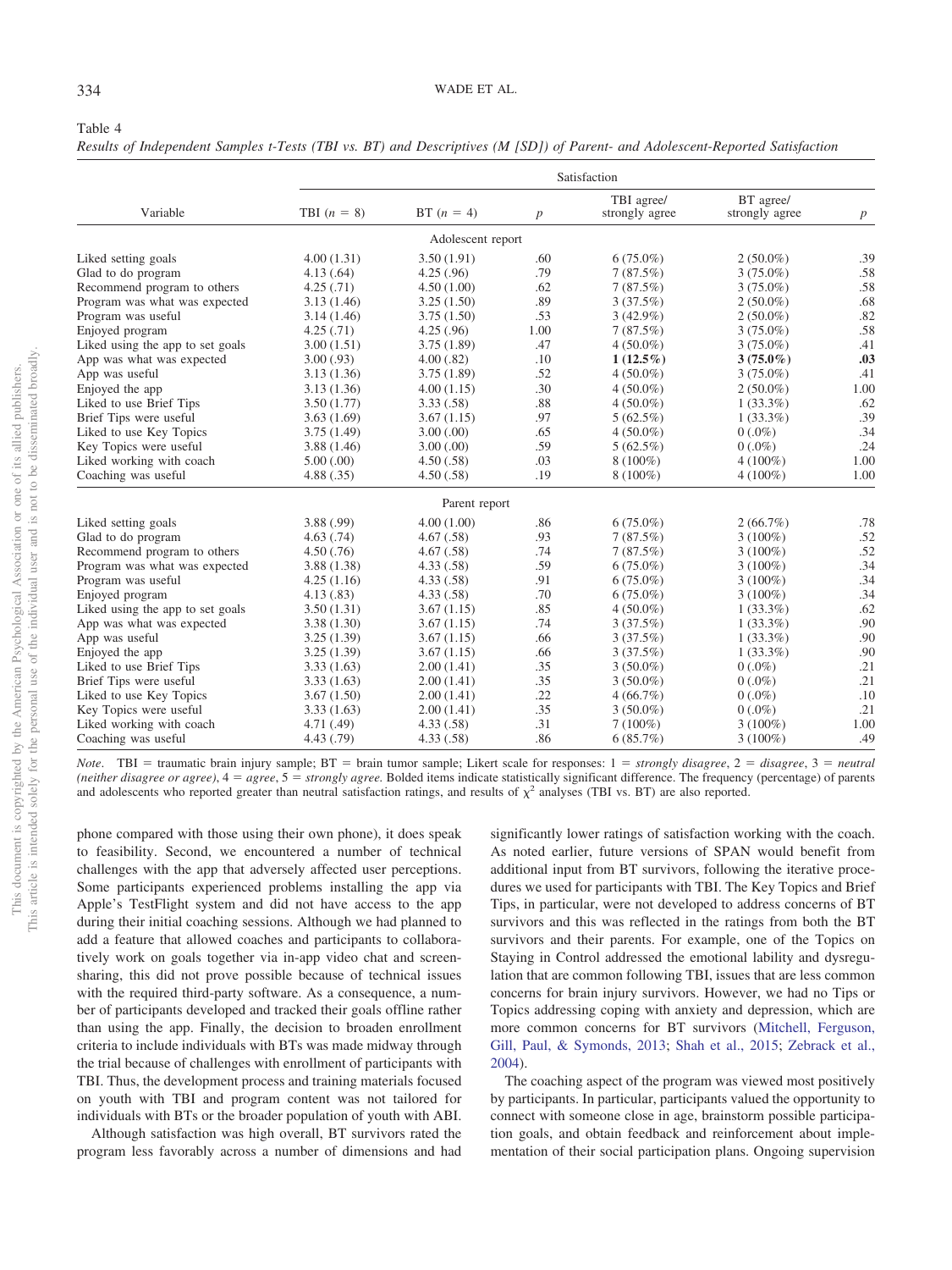|                            |                  |             |                | Outcomes          |                |                |                |                |
|----------------------------|------------------|-------------|----------------|-------------------|----------------|----------------|----------------|----------------|
|                            |                  | Full sample |                | TBI               |                |                | <b>BT</b>      |                |
| Variable                   | $\boldsymbol{p}$ | d           | Pre $(n = 9)$  | Post $(n = 8)$    | $\overline{d}$ | Pre $(n = 6)$  | Post $(n = 4)$ | $\overline{d}$ |
|                            |                  |             |                | Adolescent report |                |                |                |                |
| Participation frequency    | .84              | .02         | 84.63 (17.65)  | 88.25 (26.45)     | .22            | 95.25 (32.43)  | 86.75 (16.21)  | .28            |
| Participation satisfaction | .29              | .29         | 112.00 (23.72) | 102 (19.08)       | .36            | 101.25 (30.93) | 98 (15.71)     | .11            |
| Confidence: Participation  | $-.01$           | 1.45        | 31.75 (10.25)  | 36.13 (9.06)      | 1.17           | 34.5(8.35)     | 40(6.53)       | 2.33           |
| Confidence: Emotion        | .53              | .08         | 34.75 (9.97)   | 37.25 (6.86)      | .30            | 36(12.83)      | 33 (11.83)     | .30            |
| Total problems             | .48              | .48         | 53.88 (6.42)   | 50.38 (7.50)      | .54            | 45.33 (14.64)  | 51.33 (16.86)  | .49            |
| Internalizing problems     | .41              | .41         | 56.88 (8.59)   | 53.00 (7.19)      | .63            | 48.67 (15.53)  | 52.33 (10.97)  | .27            |
| Externalizing problems     | .57              | .57         | 52.38 (5.10)   | 48.63 (4.90)      | .60            | 45.33 (9.81)   | 50.33 (16.01)  | .58            |
| Social problems            | .50              | .50         | 54.75 (4.83)   | 54.50 (4.90)      | .07            | 52.67 (3.79)   | 59.67 (8.50)   | .93            |
| Social competency          | .73              | .73         | 44.00 (8.91)   | 48.75 (9.87)      | .52            | 44.00 (10.82)  | 40.33 (7.02)   | .78            |
|                            |                  |             |                | Parent report     |                |                |                |                |
| Participation frequency    | .01              | 1.11        | 77.63(12.67)   | 88.86 (10.33)     | .93            | 95(25.63)      | 103.33 (24.58) | 4.00           |
| Participation satisfaction | .32              | .38         | 75.88 (19.41)  | 87.14 (20.16)     | .41            | 95.67 (22.50)  | 98.33 (22.50)  | .31            |
| Confidence: Participation  | .31              | .36         | 24.33 (4.41)   | 33 (8.06)         | .98            | 34.50 (7.33)   | 31.33 (5.13)   | 1.52           |
| Confidence: Emotion        | .14              | .6          | 24.75 (8.21)   | 30.88 (10.68)     | .93            | 34.75(6.6)     | 35.67 (8.08)   | .55            |
| Total problems             | $-.01$           | .96         | 57.00 (7.82)   | 46.88 (8.22)      | 1.32           | 56.00(2.65)    | 55.00 (5.20)   | .25            |
| Internalizing problems     | .05              | .73         | 58.63 (7.82)   | 48.00 (10.03)     | .92            | 56.00(2.65)    | 55.00 (8.66)   | .16            |
| Externalizing problems     | .02              | .79         | 54.00 (10.14)  | 45.88(6.10)       | .96            | 53.67 (2.52)   | 52.67 (3.06)   | 1.00           |
| Social problems            | .02              | .82         | 57.00 (5.81)   | 52.63 (3.78)      | .87            | 65.00(7.55)    | 62.67(7.57)    | .61            |
| Social competency          | .57              | .27         | 40.14 (10.17)  | 44.43 (13.75)     | $-.35$         | 45.33 (2.52)   | 45.67 (4.16)   | .05            |

*Adolescent and Parent Reported Behavioral Outcomes, Social Participation Outcomes, and Self-Efficacy Outcomes*

*Note.* TBI = traumatic brain injury sample;  $BT = brain$  tumor sample.  $d = Cohen's$  *d* effect size. Bolded items indicate outcomes variables with statistically significant changes from pre to post intervention.

supported coaches in tailoring the coaching experience in response to the adolescent's needs. For example, one participant had social anxiety and preferred to conduct coaching sessions via text rather than Skype.

Using number of participation goals achieved as our primary metric of program effectiveness, 12 of the 13 participants made at least some improvements in social participation, with an average of 3 goals attained. These findings suggest that the SPAN program can effectively support goal implementation. Increases in social participation were also noted by parents, with large effect sizes in both groups. Although the adolescents themselves did not report higher levels of participation at follow-up, they did rate themselves as more confident overall in their social participation suggesting that the program may have had meaningful effects beyond the specific goals that were addressed.

Parent-reports also reflected reductions in behavior problems, an unanticipated finding, but no statistically significant changes in social competence were found. No statistically significant changes on the YSR were found; however, post hoc analyses showed a worsening of self-reported social problems for BT survivors despite the fact that they completed more sessions. The discrepancy between parent perceptions of increasing frequency of social participation in the BT group and self-report of increasing social problems points to a need to better understand how these individuals responded to the program. Given the brevity and limited scope of the program, it is perhaps unsurprising that we found only limited changes on measures of parent- and self-reported participation, but it also is possible that more sensitive measures such as the Canadian Occupational Performance Measure or Goal Attainment Scale might have detected additional program-related changes in social participation goal setting and follow-through [\(Kiresuk & Sherman, 1968;](#page-9-27) [Law et al., 1998\)](#page-10-29).

Our study had a number of limitations. It was a small pilot, with no comparison or control condition, and the study may not have been powered to detect statistical significance. Further, increased attention to social participation variables, by being a part of this project, may have played a role in change in outcomes. Inclusion of participants with BT introduced additional heterogeneity and treatment effects may have been dampened by a failure to optimize intervention materials and coach training to address the differing needs of this population. In addition, goals were not directly linked to pretreatment behavior, but rather were determined to be appropriate if they met our definition of a social participation goal. While the coaches had access to their participant's social participation functioning details collected from the adolescent and his or her parent at the baseline visit, and used this information to help with goal development, it is possible that adolescents were setting appropriate social participation goals that did not address their individual social participation concerns. We also had a relatively short follow-up period. Longer follow-up could be helpful in elucidating whether participants continued to set and achieve social participation goals.

#### **Conclusions**

Taken together, findings from this pilot indicate the potential promise of the SPAN program and underscore the need for further development/refinement and investigation. It is unknown which aspects of the program (mobile app, goal setting, vs. coaching) are associated with satisfaction and behavioral change; therefore, it

<span id="page-8-0"></span>Table 5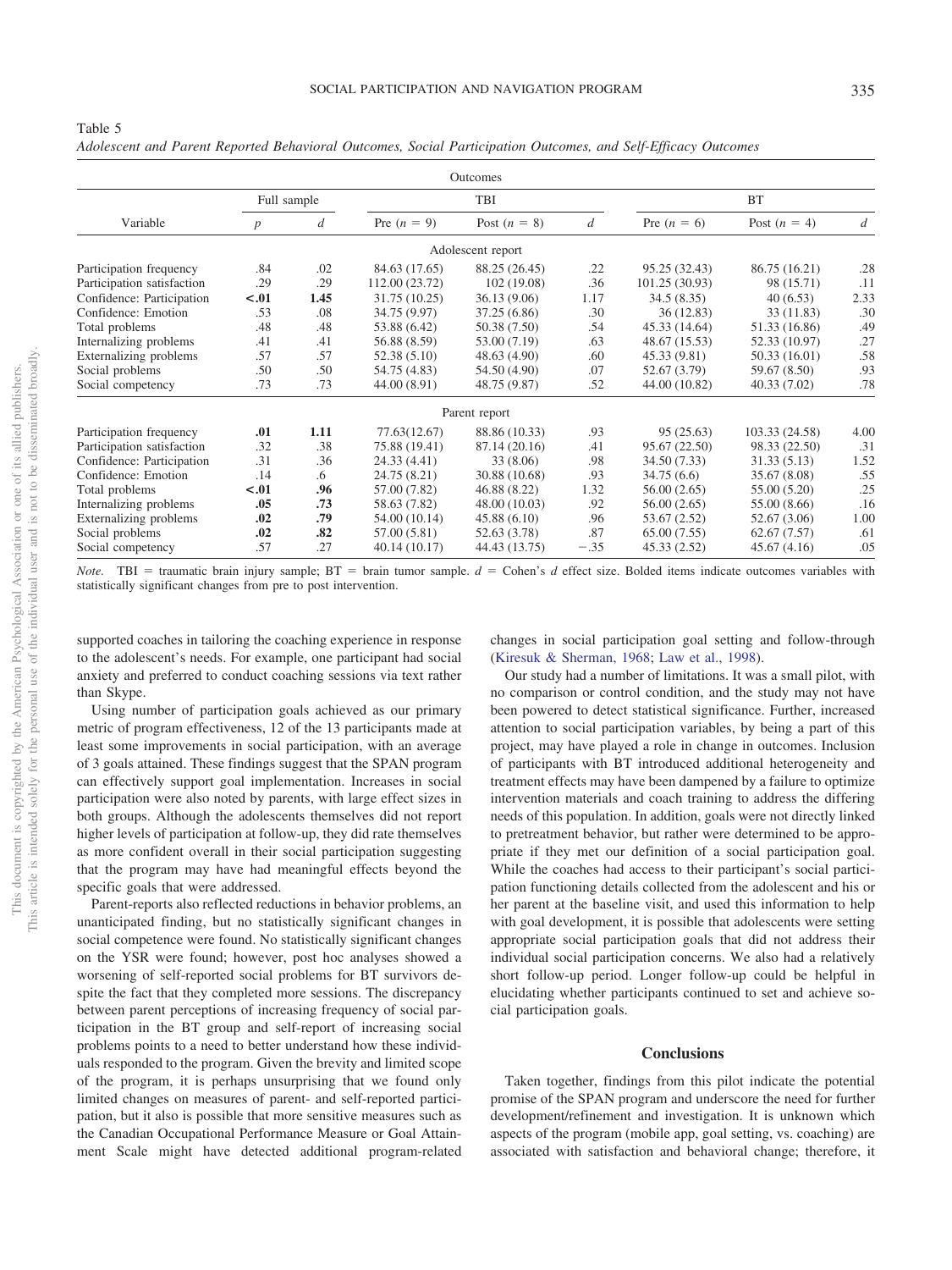would be important for future trials to examine how each separate aspect of the program, and their combination, are received by participants and their families and function to improve social participation and behavioral outcomes relative to usual care. Once identification of the most important/well received aspects are determined and further developed, the next step with be examining the effectiveness of SPAN relative to usual care or other programs for brain injury survivors such as the Teen Online Problem Solving program [\(Wade et al., 2006,](#page-10-15) [2010,](#page-10-13) [2011,](#page-10-25) [2015\)](#page-10-16). Through identifying which aspects of the program work best for which patients and disseminating those findings as well as the program to clinical care settings, clinicians will have access to an intervention to address social participation which is an area of great need for intervention. In addition, further development and tailoring is particularly necessary to improve SPAN's utility and relevance for BT survivors. This would involve focus groups and key informant interviews to determine barriers to social participation that may be unique to this population, and piloting of the newly developed materials.

## **References**

- <span id="page-9-26"></span>Achenbach, T. M. (1991). *Manual for the Child Behavior Checklist/4 – 8 and 1991 Profile*. Burlington, VT: University of Vermomt, Department of Psychiatry.
- <span id="page-9-8"></span>Anaby, D., Law, M., Hanna, S., & Dematteo, C. (2012). Predictors of change in participation rates following acquired brain injury: Results of a longitudinal study. *Developmental Medicine & Child Neurology, 54,* 339 –346. <http://dx.doi.org/10.1111/j.1469-8749.2011.04204.x>
- <span id="page-9-9"></span>Bedell, G. (2009). Further validation of the Child and Adolescent Scale of Participation (CASP). *Developmental Neurorehabilitation, 12,* 342–351. <http://dx.doi.org/10.3109/17518420903087277>
- <span id="page-9-6"></span>Bedell, G. (2012). Measurement of social participation. In V. Anderson & M. Beauchamp (Eds.), *Developmental social neuroscience and childhood brain insult: Implication for theory and practice* (pp. 185–204). New York, NY: Guilford Press Publications.
- <span id="page-9-0"></span>Bedell, G. M., Cohn, E. S., & Dumas, H. M. (2005). Exploring parents' use of strategies to promote social participation of school-age children with acquired brain injuries. *American Journal of Occupational Therapy, 59,* 273–284. <http://dx.doi.org/10.5014/ajot.59.3.273>
- <span id="page-9-11"></span>Bedell, G., & Coster, W. (2008). Measuring participation of school-aged children with traumatic brain injuries: Considerations and approaches. *The Journal of Head Trauma Rehabilitation, 23,* 220 –229. [http://dx.doi](http://dx.doi.org/10.1097/01.HTR.0000327254.61751.e7) [.org/10.1097/01.HTR.0000327254.61751.e7](http://dx.doi.org/10.1097/01.HTR.0000327254.61751.e7)
- <span id="page-9-1"></span>Bedell, G. M., & Dumas, H. M. (2004). Social participation of children and youth with acquired brain injuries discharged from inpatient rehabilitation: A follow-up study. *Brain Injury, 18,* 65– 82. [http://dx.doi.org/10](http://dx.doi.org/10.1080/0269905031000110517) [.1080/0269905031000110517](http://dx.doi.org/10.1080/0269905031000110517)
- <span id="page-9-22"></span>Bedell, G., Wade, S. L., Turkstra, L. S., Haarbauer-Krupa, J., & King, J. A. (2017). Informing design of an app-based coaching intervention to promote social participation of teenagers with traumatic brain injury. *Developmental Neurorehabilitation, 20,* 408 – 417.
- <span id="page-9-17"></span>Berndt, T. J. (1979). Developmental changes in conformity to peers and parents. *Developmental Psychology, 15,* 608 – 616. [http://dx.doi.org/10](http://dx.doi.org/10.1037/0012-1649.15.6.608) [.1037/0012-1649.15.6.608](http://dx.doi.org/10.1037/0012-1649.15.6.608)
- <span id="page-9-16"></span>Braga, L. W., Rossi, L., Moretto, A. L. L., da Silva, J. M., & Cole, M. (2012). Empowering preadolescents with ABI through metacognition: Preliminary results of a randomized clinical trial. *NeuroRehabilitation, 30,* 205–212.
- <span id="page-9-3"></span>Carpentieri, S. C., & Mulhern, R. K. (1993). Patterns of memory dysfunction among children surviving temporal lobe tumors. *Archives of Clinical Neuropsychology, 8,* 345–357. <http://dx.doi.org/10.1093/arclin/8.4.345>
- <span id="page-9-18"></span>Chein, J., Albert, D., O'Brien, L., Uckert, K., & Steinberg, L. (2011). Peers increase adolescent risk taking by enhancing activity in the brain's reward circuitry. *Developmental Science, 14,* F1–F10. [http://dx.doi.org/](http://dx.doi.org/10.1111/j.1467-7687.2010.01035.x) [10.1111/j.1467-7687.2010.01035.x](http://dx.doi.org/10.1111/j.1467-7687.2010.01035.x)
- <span id="page-9-13"></span>Cooley, E., Glang, A., & Voss, J. (1997). Making connections: Helping children with acquired brain injury build friendships. In A. Glang, G. H. S. Singer, & B. Todis (Eds.), *Acquired brain injury: The school's response*. Baltimore, MD: Brookes.
- <span id="page-9-10"></span>DeMatteo, C. A., Cousins, M. A., Lin, C.-Y. A., Law, M. C., Colantonio, A., & Macarthur, C. (2008). Exploring postinjury living environments for children and youth with acquired brain injury. *Archives of Physical Medicine and Rehabilitation, 89,* 1803–1810. [http://dx.doi.org/10.1016/](http://dx.doi.org/10.1016/j.apmr.2008.02.025) [j.apmr.2008.02.025](http://dx.doi.org/10.1016/j.apmr.2008.02.025)
- <span id="page-9-7"></span>Eccles, J. S., Barber, B. L., Stone, M., & Hunt, J. (2003). Extracurricular Activities and Adolescent Development. *Journal of Social Issues, 59,* 865– 889. <http://dx.doi.org/10.1046/j.0022-4537.2003.00095.x>
- <span id="page-9-23"></span>Fletcher, J. M., Ewing-Cobbs, L., Miner, M. E., Levin, H. S., & Eisenberg, H. M. (1990). Behavioral changes after closed head injury in children. *Journal of Consulting and Clinical Psychology, 58,* 93–98. [http://dx.doi](http://dx.doi.org/10.1037/0022-006X.58.1.93) [.org/10.1037/0022-006X.58.1.93](http://dx.doi.org/10.1037/0022-006X.58.1.93)
- <span id="page-9-4"></span>Foley, B., Barakat, L. P., Herman-Lui, A., Radcliffe, J., & Molloy, P. (2000). The impact of childhood hypothalamic/chiasmatic brain tumors on child adjustment and family functioning. *Children's Health Care, 29,* 209 –223. [http://dx.doi.org/10.1207/S15326888CHC2903\\_5](http://dx.doi.org/10.1207/S15326888CHC2903_5)
- <span id="page-9-19"></span>Fraas, M., & Bellerose, A. (2010). Mentoring programme for adolescent survivors of acquired brain injury. *Brain Injury, 24, 50-61*. [http://dx](http://dx.doi.org/10.3109/02699050903446781) [.doi.org/10.3109/02699050903446781](http://dx.doi.org/10.3109/02699050903446781)
- <span id="page-9-5"></span>Fuemmeler, B. F., Elkin, T. D., & Mullins, L. L. (2002). Survivors of childhood brain tumors: Behavioral, emotional, and social adjustment. *Clinical Psychology Review, 22,* 547–585. [http://dx.doi.org/10.1016/](http://dx.doi.org/10.1016/S0272-7358%2801%2900120-9) [S0272-7358\(01\)00120-9](http://dx.doi.org/10.1016/S0272-7358%2801%2900120-9)
- <span id="page-9-2"></span>Gauvin-Lepage, J., & Lefebvre, H. (2010). Social inclusion of persons with moderate head injuries: The points of view of adolescents with brain injuries, their parents and professionals. *Brain Injury, 24,* 1087–1097. <http://dx.doi.org/10.3109/02699052.2010.494593>
- <span id="page-9-14"></span>Glang, A., Todis, B., Cooley, E., Wells, J., & Voss, J. (1997). Building social networks for children and adolescents with traumatic brain injury: A school-based intervention. *The Journal of Head Trauma Rehabilitation, 12,* 32– 47. <http://dx.doi.org/10.1097/00001199-199704000-00005>
- <span id="page-9-15"></span>Gresham, F. M., Sugai, G., & Horner, R. H. (2001). Interpreting outcomes of social skills training for students with high-incidence disabilities. *Exceptional Children, 67,* 331–344. [http://dx.doi.org/10.1177/](http://dx.doi.org/10.1177/001440290106700303) [001440290106700303](http://dx.doi.org/10.1177/001440290106700303)
- <span id="page-9-24"></span>Haarbauer-Krupa, J., Meulenbroek, P., Gibbs, J., & Turkstra, L. S. (2010). The BRAIN program: A model for transition to adult lives for teens with acquired brain injury. *The Journal of Head Trauma Rehabilitation, 25,* 396–397.
- <span id="page-9-25"></span>HeadStrong for Life. (2017). Retrieved from [http://www.headstrongforlife](http://www.headstrongforlife.org) [.org](http://www.headstrongforlife.org)
- <span id="page-9-20"></span>Hibbard, M. R., Cantor, J., Charatz, H., Rosenthal, R., Ashman, T., Gundersen, N., . . . Gartner, A. (2002). Peer support in the community: Initial findings of a mentoring program for individuals with traumatic brain injury and their families. *The Journal of Head Trauma Rehabilitation, 17,* 112–131. [http://](http://dx.doi.org/10.1097/00001199-200204000-00004) [dx.doi.org/10.1097/00001199-200204000-00004](http://dx.doi.org/10.1097/00001199-200204000-00004)
- <span id="page-9-12"></span>Janusz, J. A., Kirkwood, M. W., Yeates, K. O., & Taylor, H. G. (2002). Social problem-solving skills in children with traumatic brain injury: Long-term outcomes and prediction of social competence. *Child Neuropsychology, 8,* 179 –194. <http://dx.doi.org/10.1076/chin.8.3.179.13499>
- <span id="page-9-27"></span>Kiresuk, T. J., & Sherman, R. E. (1968). Goal attainment scaling: A general method for evaluating comprehensive community mental health programs. *Community Mental Health Journal, 4,* 443– 453. [http://dx.doi](http://dx.doi.org/10.1007/BF01530764) [.org/10.1007/BF01530764](http://dx.doi.org/10.1007/BF01530764)
- <span id="page-9-21"></span>Kolakowsky-Hayner, S. A., Wright, J., Shem, K., Medel, R., & Duong, T. (2012). An effective community-based mentoring program for return to